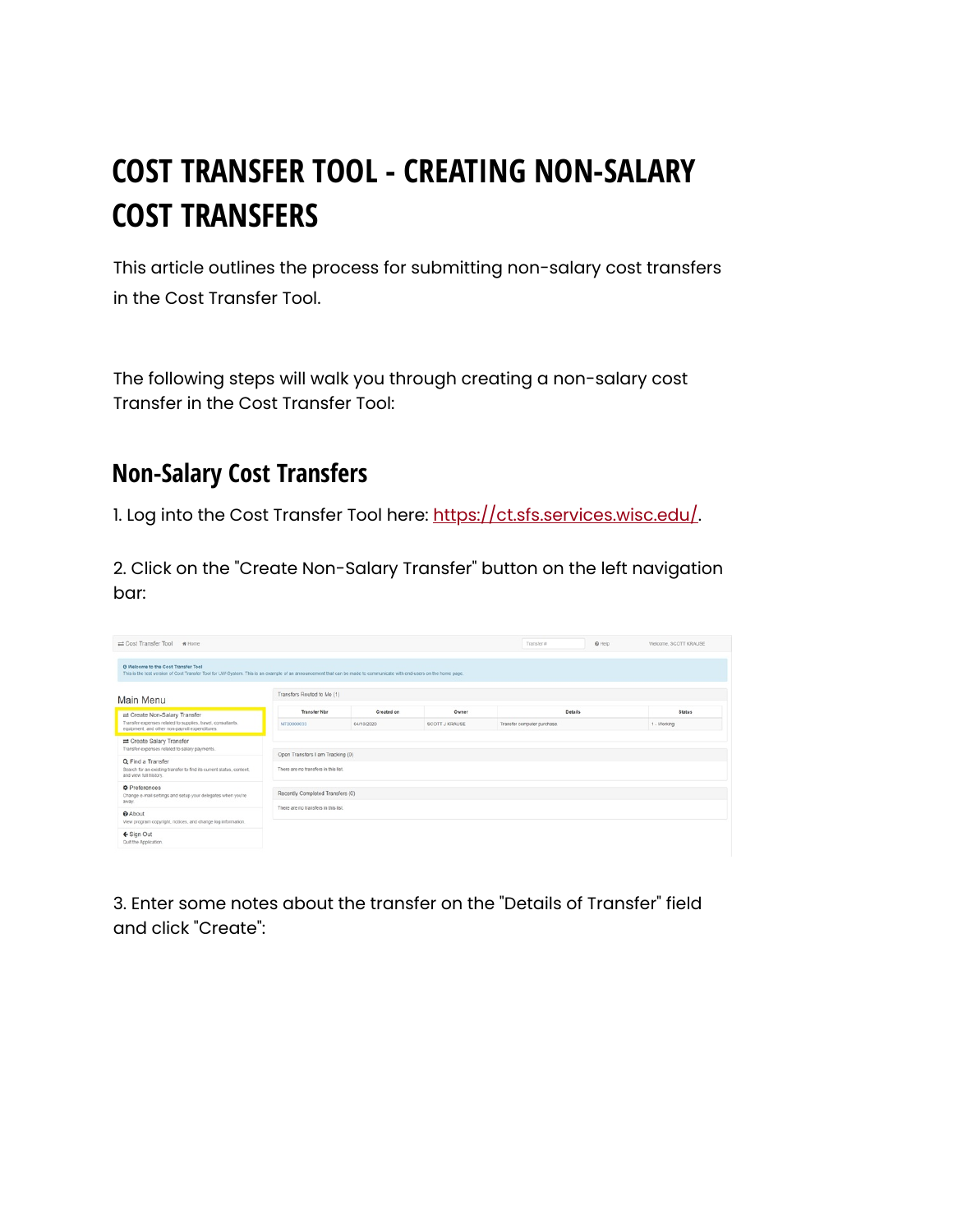Cost Transfer Tool - Creating Non-Salary Cost Transfers

| Cost Transfer Tool<br># Home                            |                                                             |                                                                                                                                                                                                                                                                                                                                                                                                                                | Transfer # | @ Help | SHERRI VOIGT - UWSYS                                                                                                                                                                                                          |
|---------------------------------------------------------|-------------------------------------------------------------|--------------------------------------------------------------------------------------------------------------------------------------------------------------------------------------------------------------------------------------------------------------------------------------------------------------------------------------------------------------------------------------------------------------------------------|------------|--------|-------------------------------------------------------------------------------------------------------------------------------------------------------------------------------------------------------------------------------|
| Create New Non-Salary Transfer                          |                                                             |                                                                                                                                                                                                                                                                                                                                                                                                                                |            |        |                                                                                                                                                                                                                               |
| Preparer<br>Email<br>Department<br>Details of Transfer" | SHERRI VOIGT<br>401000 - Financial Adm<br><b>III</b> URGENT | Please enter the following information regarding your cost transfer and then click the Create button. You will then proceed to search the general ledger for the transactions you wish to transfer.<br>SVOIGT@UWSA.EDU (You will receive notifications about this transfer at this address.)<br>Urgent Flag - only for<br>emergency transfers<br>that require                                                                  |            |        |                                                                                                                                                                                                                               |
| Create                                                  |                                                             |                                                                                                                                                                                                                                                                                                                                                                                                                                |            |        |                                                                                                                                                                                                                               |
| Helpful Tips                                            |                                                             | . When completing the Details of Transfer, please describe what your cost transfer is doing and the justification for doing it. Your cost transfer may be rejected by a reviewer if the details of transfer is not accurate wi<br>- Use the URGENT flag with discretion. Examples of urgent would include cost transfers that need to occur quickly due to award closecut or some other important deadline in the near future. |            |        | . For transfers that involve a fund 133/144 project, please make sure the Details of Transfer field explains why this expense was originally charged to the project from which it is now being transferred and why the charge |

## 4. On the next page, click "Add Transfer Set" in order to start adding expenses to transfer to your request:

| Cost Transfer Tool # Home                                                                                                                                               | Transfer # | $\Theta$ Help | SHERRI VOIGT - UWSYS |
|-------------------------------------------------------------------------------------------------------------------------------------------------------------------------|------------|---------------|----------------------|
| NT00000055 Non-Salary Transfer                                                                                                                                          |            |               |                      |
| Preparer SHERRI VOIGT<br>Date of Request 04/15/2020<br>Routed to (Owner) SHERRI VOIGT<br>Status 1 - Working<br>Details of Transfer & Moving Telecom Costs<br>\$ Details |            |               |                      |
| +Add Transfer Set                                                                                                                                                       |            |               |                      |
| Total Debits: 0.00   Total Credits: 0.00<br>Check for Errors Save<br><b>Cancel Transfer</b>                                                                             |            |               | Submit for Approval  |

5. Use the search functions to find expenses to transfer. When the expenses are found, click "+ Basket" to add them to your transfer:

|                     | Q Search<br>Project ID                                                           |           |                 |           |      |                                                                                                          |       |             | Work Basket<br>1 item in your work basket totaling 22.00. |    |         |                                                      |                       |
|---------------------|----------------------------------------------------------------------------------|-----------|-----------------|-----------|------|----------------------------------------------------------------------------------------------------------|-------|-------------|-----------------------------------------------------------|----|---------|------------------------------------------------------|-----------------------|
|                     |                                                                                  |           |                 |           |      |                                                                                                          |       |             | $\bullet$<br>TELECOM-VOICE MAIL-AUG                       |    |         |                                                      | 22.00                 |
|                     | Dept ID                                                                          | 400900    |                 |           |      |                                                                                                          |       |             |                                                           |    |         |                                                      |                       |
|                     | Fund                                                                             |           |                 |           |      |                                                                                                          |       |             | <b>Empty Basket</b>                                       |    |         |                                                      | $\bigstar$ Done       |
|                     | Account                                                                          |           |                 |           |      |                                                                                                          |       |             |                                                           |    |         |                                                      |                       |
|                     | Date                                                                             | 9/26/2017 |                 | 9/26/2017 |      |                                                                                                          |       |             |                                                           |    |         | Click "Done" in the work                             |                       |
|                     | Amount                                                                           |           |                 |           |      |                                                                                                          |       |             | ₿                                                         |    |         | basket when all the "From"<br>transactions have been |                       |
|                     | Select all transaction you<br>wish to transfer by clicking<br>the "Basket" link. |           | Include Fringes |           |      | or dept ID is required. Other fields are optional. If no project is provided, the search will default to |       | Exit Search |                                                           |    |         | added to the Basket.                                 |                       |
|                     | <b>STERN MAIL</b>                                                                |           |                 |           |      |                                                                                                          |       |             |                                                           |    |         |                                                      |                       |
|                     |                                                                                  |           | Dept            | Project   | Prog | Account                                                                                                  | Class | Amount      | Description                                               | PO | Voucher | <b>JET Reference</b>                                 | <b>JET Voucher No</b> |
|                     | Date                                                                             | Fund      |                 |           | 1    | 2201                                                                                                     |       |             | 22.00 TELECOM-VOICE MAIL-AUG                              |    |         |                                                      | AUG2017               |
| Select<br>In Basket | 09/26/2017                                                                       | 136       | 400900          |           |      |                                                                                                          |       |             |                                                           |    |         |                                                      |                       |

6. The eye icon will display additional details from WISER: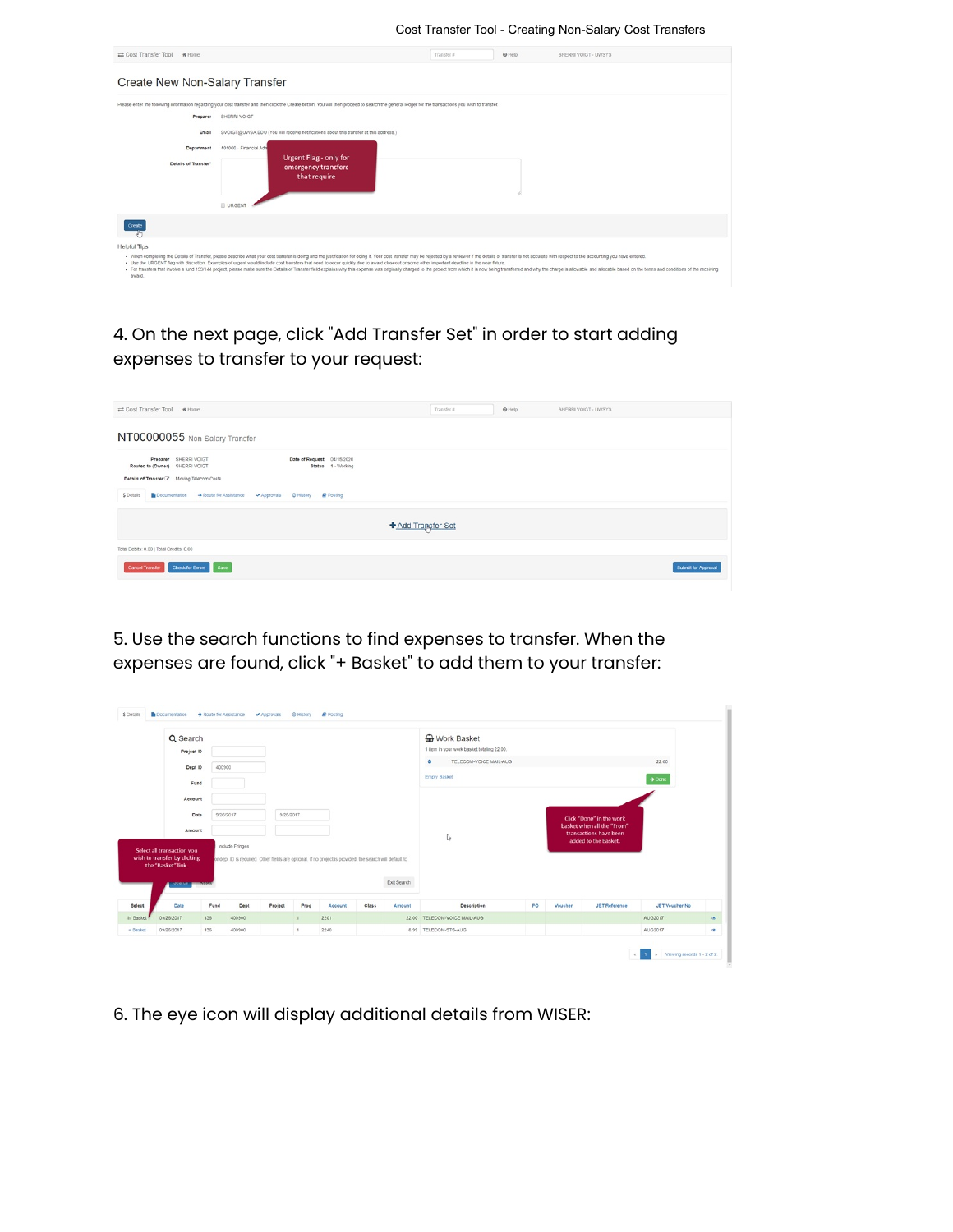| Journal ID               | <b>IUJ0240894</b> |   | Fund                    | 136          |
|--------------------------|-------------------|---|-------------------------|--------------|
| Journal Date             | 09/26/2017        |   | Dept ID                 | 400900       |
| Posted Date              | 09/26/2017        |   | Project ID              |              |
| Journal Line             | 13                |   | Program                 | $\mathbf{1}$ |
| Source                   | <b>IUJ</b>        |   | Account                 | 2240         |
| System Source            | EXT               |   | Class Fld               |              |
| Ledger                   |                   |   | <b>Monetary Amount</b>  | 8.99         |
| <b>Fiscal Year</b>       | 2018              |   | <b>Line Description</b> | TELECOM-STS- |
| <b>Accounting Period</b> | 3                 |   |                         | <b>AUG</b>   |
| PO ID                    |                   | ↳ | Journal Line Ref        |              |
| Voucher ID               |                   |   | PO Vendor Name          |              |
| <b>JET Reference</b>     |                   |   | Voucher Vendor Name     |              |
| <b>JET Voucher No</b>    | AUG2017           |   | <b>Invoice Nbr</b>      |              |
|                          |                   |   |                         |              |
|                          |                   |   |                         | <b>Close</b> |

7. Once all the expenses to be transferred have been added to your basket, click "Done" in the upper right.

8. On the next screen, enter the funding strings for where the expenses should go:

|                        | <b><math>\rightleftharpoons</math></b> Cost Transfer Tool                                                               | # Home                |                                     |           |                                                                                   |       |                    | Transfer #      | @ Help | SHERRI VOIGT - UWSYS |                      |                     |    |
|------------------------|-------------------------------------------------------------------------------------------------------------------------|-----------------------|-------------------------------------|-----------|-----------------------------------------------------------------------------------|-------|--------------------|-----------------|--------|----------------------|----------------------|---------------------|----|
|                        | NT00000055 Non-Salary Transfer                                                                                          |                       |                                     |           |                                                                                   |       |                    |                 |        |                      |                      |                     |    |
| \$ Details             | Preparer SHERRI VOIGT<br>Routed to (Owner) SHERRI VOIGT<br>Details of Transfer Cf Moving Telecom Costs<br>Documentation |                       | A Route for Assistance<br>Approvals |           | Date of Request 04/15/2020<br>Status 1 - Working<br>C History<br><b>R</b> Posting |       |                    |                 | ₿      |                      |                      |                     |    |
| O                      | Dept ID                                                                                                                 | Fund                  | Project                             | Prog      | Account                                                                           | Class | Amount             | Description     | PO ID  | Vchr ID              | <b>JET Reference</b> | JET Vchr No         | ×  |
| From                   | 400900                                                                                                                  | 136                   |                                     |           | 2240                                                                              |       | $-8.99$            | TELECOM-STS-AUG |        |                      |                      | AUG2017             | ÷  |
| $\mathsf{To}$          | 400900                                                                                                                  | 136                   |                                     | $\vert$ 1 | 2240                                                                              |       | 8.99               | TELECOM-STS-AUG |        |                      |                      | AUG2017             | 20 |
|                        |                                                                                                                         |                       |                                     |           |                                                                                   |       | + Add Transfer Set |                 |        |                      |                      |                     |    |
|                        | Total Debits: 8.99   Total Credits: 8.99                                                                                |                       |                                     |           |                                                                                   |       |                    |                 |        |                      |                      |                     |    |
| <b>Cancel Transfer</b> |                                                                                                                         | Check for Errors Save |                                     |           |                                                                                   |       |                    |                 |        |                      |                      | Submit for Approval |    |

9. Once complete, click "Save" and "Check for Errors".

10. If there are errors, the system will notify you as follows: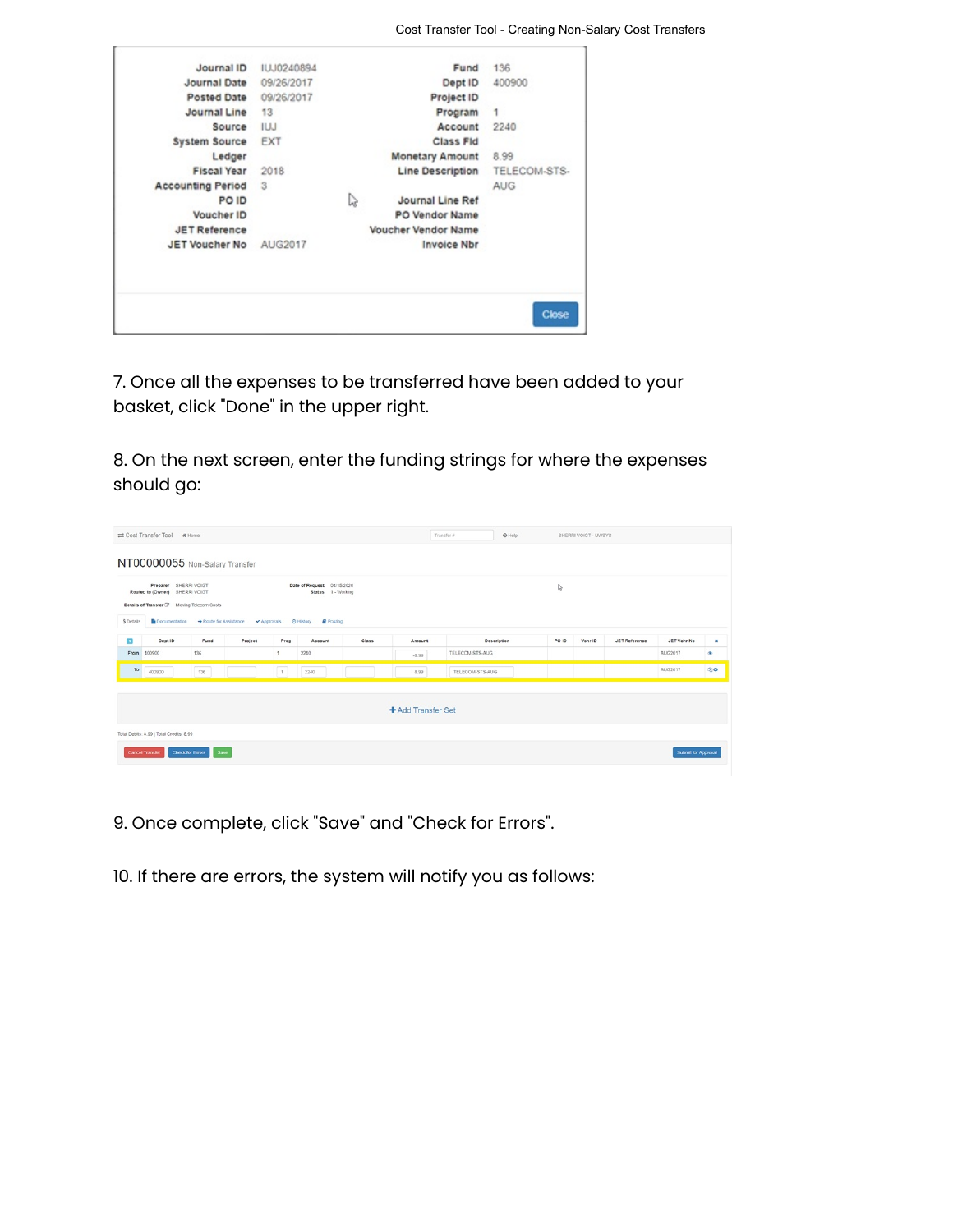Cost Transfer Tool - Creating Non-Salary Cost Transfers

|              | Cost Transfer Tool # Home                                                         |                                |                                                            |      |                                                  |            |                    | Transfer #      | @ Help      |       | SHERRI VOIGT - UWSYS |                      |                            |                |
|--------------|-----------------------------------------------------------------------------------|--------------------------------|------------------------------------------------------------|------|--------------------------------------------------|------------|--------------------|-----------------|-------------|-------|----------------------|----------------------|----------------------------|----------------|
|              |                                                                                   | NT00000055 Non-Salary Transfer |                                                            |      |                                                  |            |                    |                 |             |       |                      |                      |                            |                |
|              | Preparer SHERRI VOIGT<br>Routed to (Owner) SHERRI VOIGT                           |                                |                                                            |      | Date of Request 04/15/2020<br>Status 1 - Working |            |                    |                 |             |       |                      |                      |                            |                |
|              | Details of Transfer & Moving Telecom Costs                                        |                                |                                                            |      |                                                  |            |                    |                 |             |       |                      |                      |                            |                |
| \$ Details   |                                                                                   |                                | Documentation > Route for Assistance > Approvals © History |      | Posting                                          |            |                    |                 |             |       |                      |                      |                            |                |
| $\mathbf{L}$ | A Please correct the following errors:<br>- Transfer must be balanced.<br>Dept ID | Fund                           | Project                                                    | Prog | Account                                          | Class      | Amount             |                 | Description | PO ID | Vchr ID              | <b>JET Reference</b> | JET Vchr No                | $\pmb{\times}$ |
| From         | 400900                                                                            | 136                            |                                                            | ٠    | 2240                                             |            | $-8.99$            | TELECOM-STS-AUG |             |       |                      |                      | AUG2017                    | $\circ$        |
| To           | 400900                                                                            | 136                            |                                                            | 1    | 2240                                             |            | 8.98               | TELECOM-STS-AUG |             |       |                      |                      | AUG2017                    | 20             |
|              |                                                                                   |                                |                                                            |      |                                                  | Unbalanced | $-0.01$            |                 |             |       |                      |                      |                            |                |
|              |                                                                                   |                                |                                                            |      |                                                  |            |                    |                 |             |       |                      |                      |                            |                |
|              |                                                                                   |                                | S.                                                         |      |                                                  |            | + Add Transfer Set |                 |             |       |                      |                      |                            |                |
|              | Total Debits: 8.98   Total Credits: 8.99                                          |                                |                                                            |      |                                                  |            |                    |                 |             |       |                      |                      |                            |                |
|              | <b>Cancel Transfer</b>                                                            | Check for Errors Save          |                                                            |      |                                                  |            |                    |                 |             |       |                      |                      | <b>Submit for Approval</b> |                |
|              |                                                                                   |                                |                                                            |      |                                                  |            |                    |                 |             |       |                      |                      |                            |                |

11. Attachments should be included to document the transfer for the reviewers and approvers. This can be done by clicking on the "Attachments" tab and adding attachments or comments:

| BiDocumentation → Route for Assistance → Approvals © History # Posting<br>S Details |   |
|-------------------------------------------------------------------------------------|---|
| <b>&amp; Attachments</b>                                                            |   |
| Add Attachment                                                                      |   |
| No files have been attached.                                                        |   |
| Comments                                                                            |   |
| Add Comment                                                                         |   |
| No comments have been made.                                                         |   |
|                                                                                     | Þ |

12. Once this has been done, navigate back to the "Details" tab and click "Submit for Approval".

|            | Cost Transfer Tool # Home                                                                                              |                          |                                   |            |                                                                          |       |                    | Transfer #      | $\Theta$ Help |       | SHERRI VOIGT - UWSYS |                      |                     |    |
|------------|------------------------------------------------------------------------------------------------------------------------|--------------------------|-----------------------------------|------------|--------------------------------------------------------------------------|-------|--------------------|-----------------|---------------|-------|----------------------|----------------------|---------------------|----|
|            | NT00000055 Non-Salary Transfer                                                                                         |                          |                                   |            |                                                                          |       |                    |                 |               |       |                      |                      |                     |    |
| \$ Details | Preparer SHERRI VOIGT<br>Routed to (Owner) SHERRI VOIGT<br>Details of Transfer & Moving Telecom Costs<br>Documentation |                          | Route for Assistance<br>Approvals |            | Date of Request 04/15/2020<br>Status 1 - Working<br>C History<br>Posting |       |                    |                 |               |       |                      |                      |                     |    |
| O          | Dept ID                                                                                                                | Fund                     | Project                           | Prog       | Account                                                                  | Class | Amount             |                 | Description   | PO ID | Vchr ID              | <b>JET Reference</b> | JET Vchr No         | ×  |
| From       | 400900                                                                                                                 | 136                      |                                   | ٠.         | 2240                                                                     |       | $-8.99$            | TELECOM-STS-AUG |               |       |                      |                      | <b>AUG2017</b>      | ÷  |
| To         | 400900                                                                                                                 | 136                      |                                   | $\vert$ 1. | 2240                                                                     |       | 8.99               | TELECOM-STS-AUG |               |       |                      |                      | AUG2017             | 00 |
|            |                                                                                                                        |                          |                                   |            |                                                                          |       | + Add Transfer Set |                 |               |       |                      |                      |                     |    |
|            | Total Debits: 8.99   Total Credits: 8.99<br><b>Cancel Transfer</b>                                                     | Save<br>Check for Errors |                                   |            |                                                                          |       |                    |                 |               |       |                      |                      | Submit for Approval |    |

13. The expense transfer will then be routed to WISER Managers and their delegates. The status of the transfer can be tracked using the "Approvals" tab: